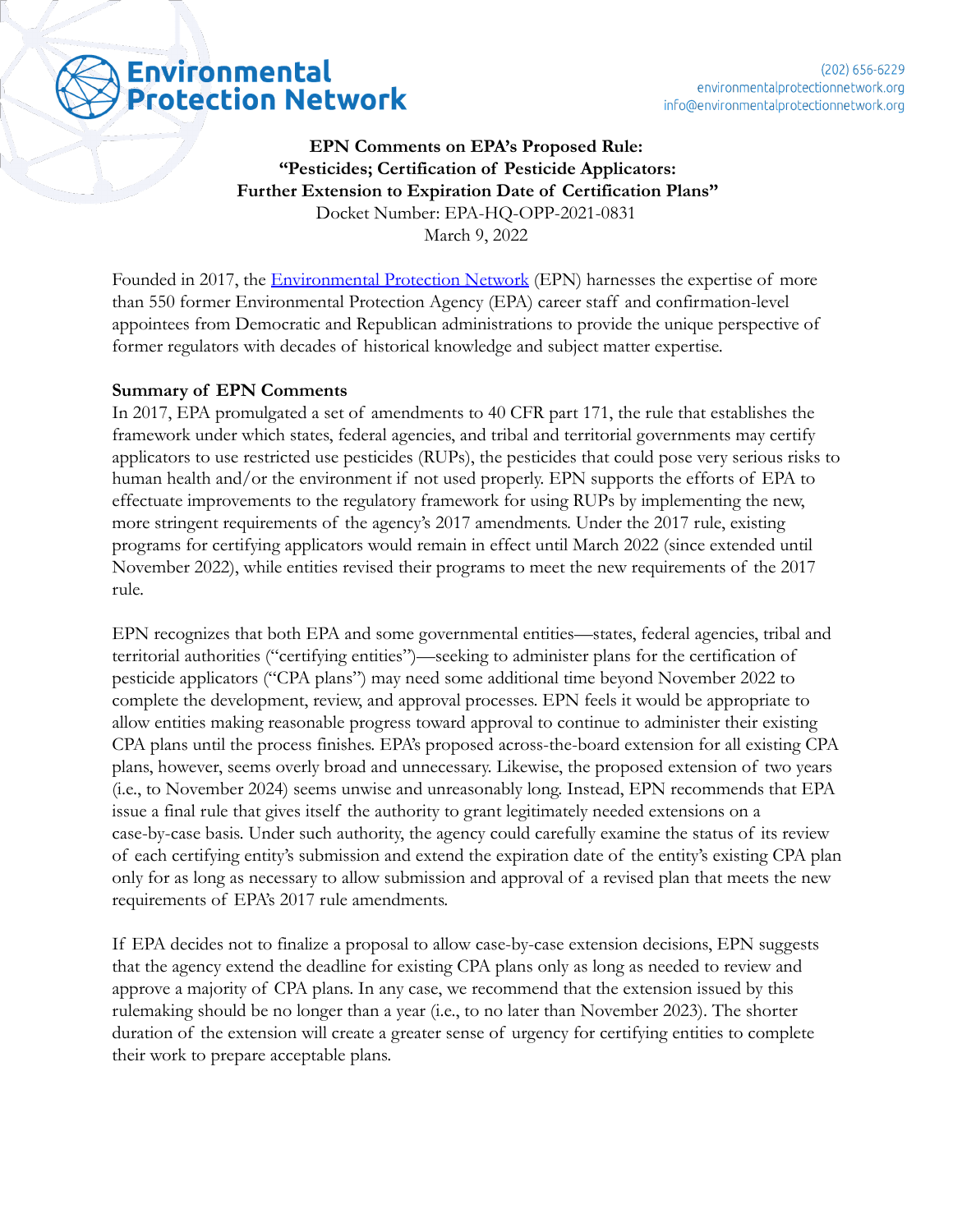The primary reason, however, for limiting an extension to one year is to create a sense of urgency for completing the process and to allow EPA, only if necessary, to formulate and promulgate a second rule, which would take a more thoughtful and nuanced approach than the current rulemaking to granting additional extensions. If it appears that, at the end of any extension issued pursuant to this rulemaking, there are likely to be entities that still legitimately need additional time to complete the review and approval process, EPA could promulgate another rule granting additional extensions. But, rather than an automatic, across-the-board extension for everyone, we recommend that such a rule should provide the agency with discretion to grant an entity an additional extension only for as long as it appears reasonably necessary. Thus, we recommend that additional extensions should be granted on a case-by-case basis to entities, and the length of time may well vary from entity to entity. Not only could the duration of these extensions be tailored to each entity's situation; but also, the approval of an extension could require, while the review continues, the entity to implement all accepted plan elements as quickly as possible (rather than wait for all outstanding issues to be resolved). Moreover, such a rule could give EPA the option to reduce the Federal Insecticide, Fungicide, and Rodenticide Act (FIFRA) enforcement and FIFRA programmatic grants awarded to an entity until EPA approves the entity's plan.

Further, in any rule extending the deadline, EPN recommends that EPA prohibit the use of any pesticide classified for restricted use by a person younger than 18 years old and prohibit use by an uncertified individual who has not received the basic training specified in the 2017 rule. In addition, EPA could consider providing that applicator certifications issued by a certifying entity are valid for no longer than two years.

Finally, EPN thinks the justification for EPA's proposed rule is not sufficiently explained and strongly encourages the agency to provide more information to support its rationale. The lack of supporting details may make the agency's rulemaking vulnerable in the event of judicial review.

#### **Background**

EPA regulates the sale, distribution, and use of pesticides under the authority of FIFRA. Among the regulatory authorities available to EPA under FIFRA is the authority to classify a pesticide for "restricted use." A restricted use pesticide (referred to as a "RUP") may be used only by individuals who have been certified as competent to handle RUPs (referred to as "certified applicators") and by individuals under the direct supervision of a certified applicator. A state, federal agency, or tribal or territorial authority (referred to as a "certifying entity") may request EPA approval to administer a plan for certification of pesticide applicators (referred to as a "CPA plan") for users who apply RUPs within its jurisdiction.

In 1974, EPA promulgated a regulation at 40 CFR part 171 that governed the approval of CPA plans submitted by certifying entities. 39 Fed. Reg. 36449 (October 9, 1974). To be approved by EPA, this rule established certain requirements for the plans relating to the entities' legal authority and administrative support. The 1974 rule also required CPA plans to establish different categories for certified applicators and to have ways to determine that they meet standards for the essential types of knowledge a certified applicator in each category must possess. Pursuant to that regulation, most states and several tribal authorities and federal agencies sought EPA approval to administer CPA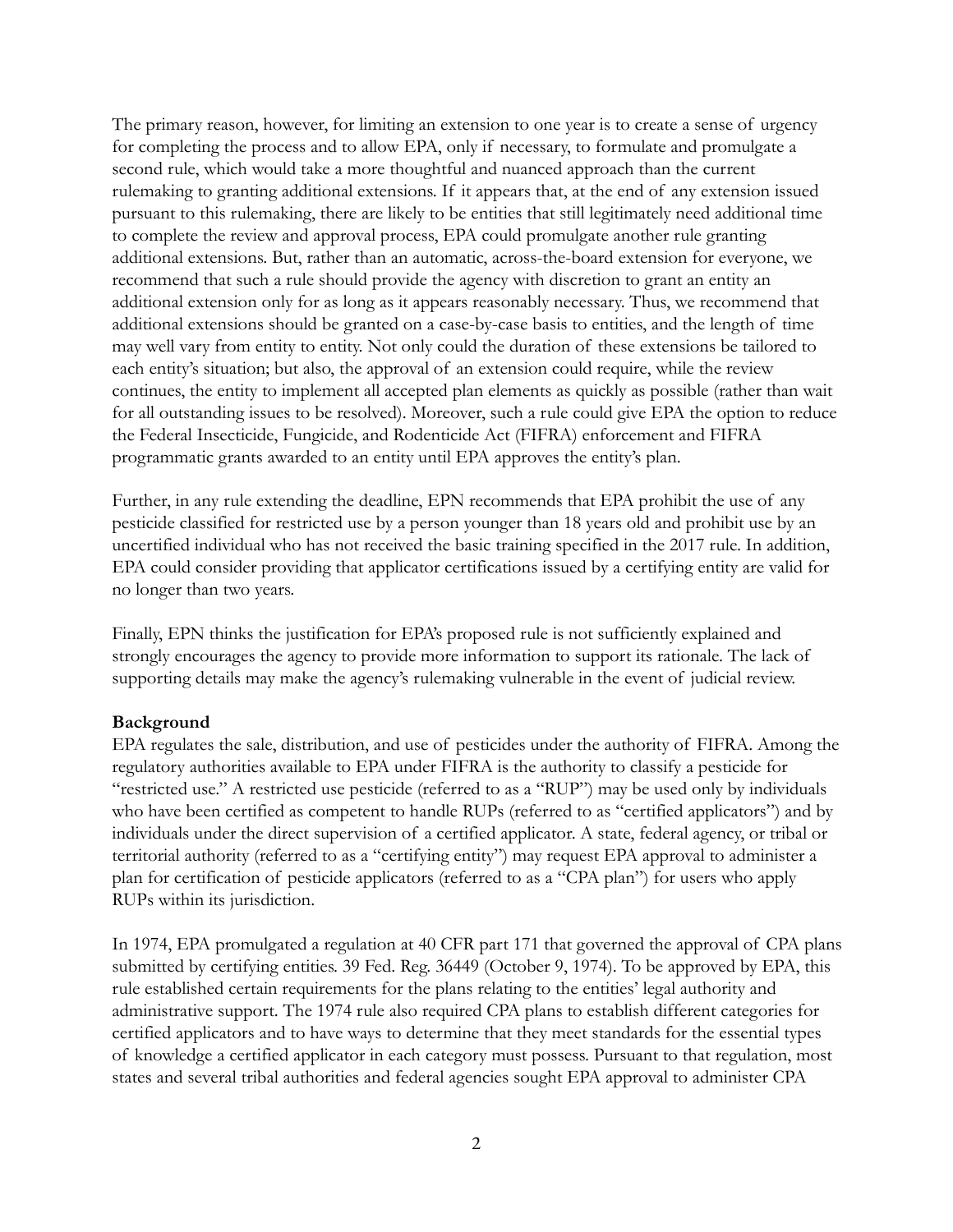plans. Within four years, by 1978, certifying entities had developed and submitted, and EPA had reviewed and approved, over four dozen CPA plans.

In 2017, EPA promulgated a final rule amending the 1974 regulation. 82 Fed. Reg. 952 (January 4, 2017). This rule required CPA entities wanting to administer CPA plans to meet additional requirements beyond those specified in the 1974 regulation. These requirements included: establishing new applicator certification categories, strengthening testing security measures, imposing training requirements for individuals using RUPs under the supervision of certified applicators, conducting periodic renewal of certifications, and setting a minimum age of 18 for users of RUPs. Altogether, EPA predicted that the new certification standards would elevate the care with which RUPs were used and would prevent a significant number of incidents that harmed human health and the environment.

The 2017 rule directed certifying entities to submit new or revised CPA plans to EPA by March 2020. In response to the 2017 rule, 68 state lead agencies, tribal authorities, and federal agencies have submitted draft CPA plans to EPA. The 2017 rule further provided that such entities' existing CPA plans would remain in effect until EPA approved the revised plans or until March 2022, whichever came first. After March 2022, a certifying entity would lose the authority to administer its existing CPA plan if EPA had not approved its revised CPA plan. EPA began to review these CPA plan submissions, but the agency has not, to date, approved any certifying entity's new or revised CPA plan.

The 2017 rule gave certifying entities three years to develop and submit their CPA plans and EPA two years to review and approve plans. But, because this apparently was not enough time, in late 2021 EPA issued an interim final rule that extended the March 2022 deadline for expiration of existing CPA plans until November 2022. 86 Fed. Reg. 71831 (December 20, 2021). EPA also justified the eight-month extension by claiming the costs of allowing existing plans to expire (principally losses due to the inability to use RUPs for a range of public health and other purposes) would exceed the benefits of implementing EPA-administered CPA plans that met the more stringent standards of the 2017 rule.

Now, EPA is proposing an additional two-year extension of the deadline to November 2024 using essentially the same rationale as it gave for its eight-month extension. If this proposal is finalized, certifying entities and EPA could have almost eight years to develop, review, and approve revised CPA plans.

#### **EPA's Proposal Doesn't Explain Adequately Why a Two-Year Extension Is Necessary**

Just as it did for the 2021 interim final rule extension, EPA has provided a somewhat general explanation for its decision to propose the further extension. EPA summarily justifies its proposal for a two-year extension, on top of its eight-month extension, by saying that the agency has not had adequate time to review and approve the new and revised CPA plans it has received. The agency offers several reasons for its position that more time is needed. Foremost, they explain that the staff responsible for reviewing CPA plan submissions had to spend valuable time to address issues arising from the COVID-19 pandemic that affected the operation of existing CPA plans. As a result, the staff did not finish their reviews as quickly as expected. (EPN believes the agency dealt with those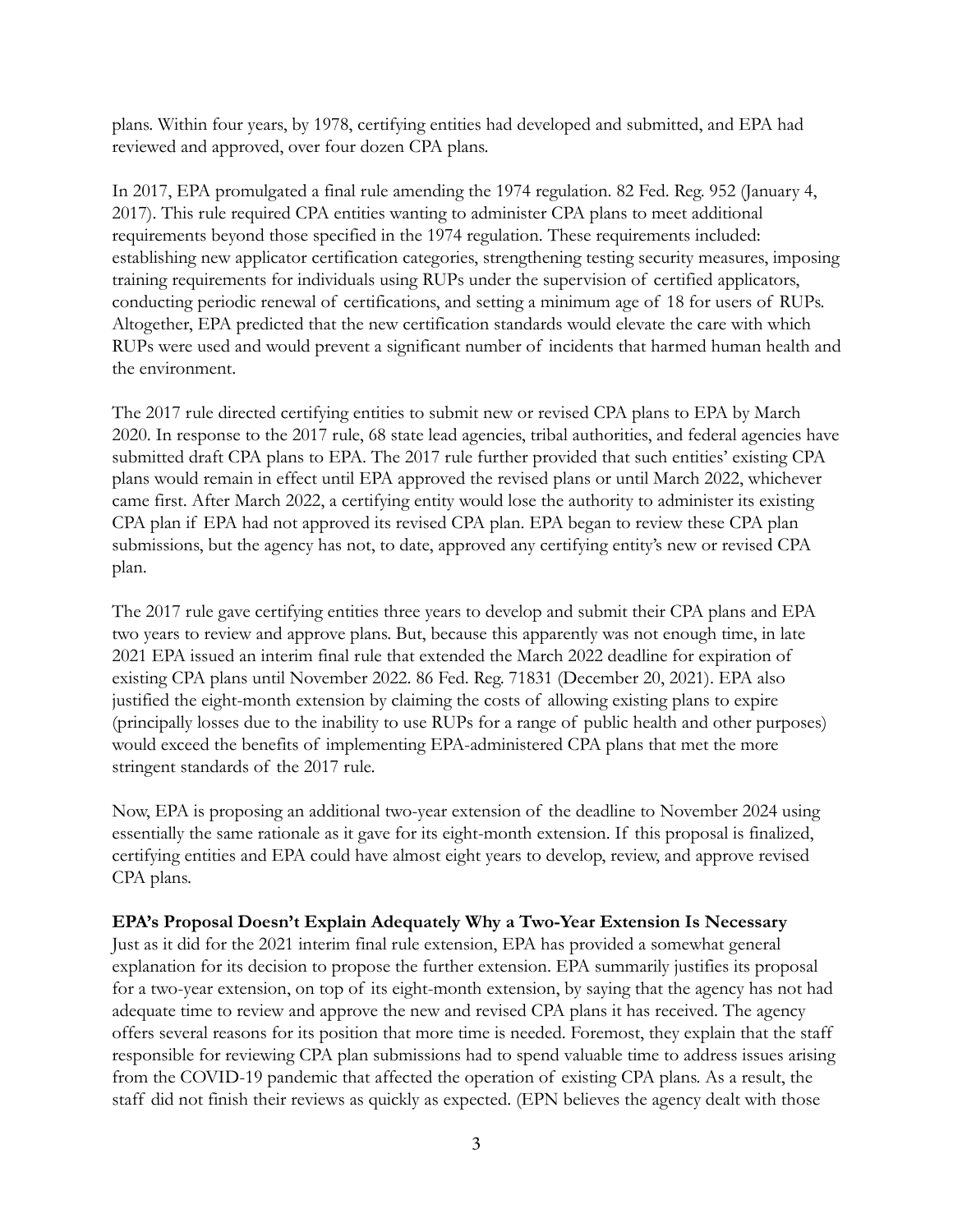issues within a year of the start of the pandemic, so it is difficult to understand why that important work would necessitate an extension of nearly three years.) It would be helpful if the preamble to the proposal provided detail on the status of EPA's reviews of the 68 submissions, such as when the agency estimates it will complete the reviews of different certifying entities' revised CPA plans.

In addition, EPA has justified proposing to grant an additional extension by asserting that the costs of allowing existing CPA plans to expire would exceed any benefits of such action. Specifically, if an existing CPA plan expired, EPA argues that no use of RUPs could legally occur in the certifying entity's jurisdiction, unless EPA assumed responsibility for administering a CPA plan and made such an EPA plan operational.<sup>1</sup> Loss of access to RUPs, EPA asserts, would cause harm to public health and serious economic damage to users. Moreover, the resources EPA would need to devote to administering CPA plans would diminish the agency's ability to focus on other health and environmental concerns relating to pesticide use. These costs, EPA argues, would outweigh the health and environmental benefits of implementing new CPA plans with more rigorous certification standards. Further, EPA asserts that some certifying entities' existing CPA plans provide greater protections against pesticide risks than would be provided by meeting the requirements of an EPA-administered CPA plan.

While these explanations offered a reasonable basis for the limited, eight-month extension to November 2022, EPA could provide a much better rationale to justify the length and design of the current proposed two-year extension. As detailed below, further—probably shorter—extensions might be justified by additional information. Specifically, EPA's rulemaking could address the following topics in depth:

Status of the agency's review and the projected dates of approval of the 68 CPA plans.EPA could make information on each CPA plan public: when a plan was initially submitted, what deficiencies EPA found and when these were conveyed back to the certifying entities, whether EPA expects the certifying entity will correct the deficiencies in the entity's next submission, when EPA expects such submission (i.e., was there a due date for a revised plan?), and when EPA expects to review and approve the submission, assuming the submission adequately addresses the deficiency. This information is key to evaluating the need for a two-year extension for all certifying entities, as EPA has proposed.

<sup>&</sup>lt;sup>1</sup> EPN does not necessarily agree with EPA's characterization of the legal framework governing the use of RUPs in jurisdictions without approved CPA plans. Specifically, EPN is not convinced that EPA has to administer a CPA plan in a jurisdiction without an existing plan. Under section 4(d) of the "Federal Environmental Pesticide Control Act of 1972," Pub. L. 92-516, "No person shall be subject to any criminal or civil penalty imposed under the Federal Insecticide, Fungicide and Rodenticide Act, as amended by this Act, for any act (or failure to act) occurring before the expiration of 60 days after the Administrator has published effective regulations in the Federal Register and taken such other actions as may be necessary to permit compliance with the provisions under which the penalty is to be imposed." One possible interpretation of "such other actions" could be that, by the issuance of the 2017 rule, the agency has already done enough to meet the criterion of FEPCA sec. 4(d). As a result, EPN believes that EPA would not be held responsible for any failure to have a new CPA plan in force for a certifying entity. We feel that the 2017 rule provided adequate notice and allotted a generous timeline for certifying entities to revise and submit new CPA plans, and for EPA to review and approve those plans. Thus, we think EPA should be allowed to enforce a prohibition against use of RUPs by people who are not certified applicators.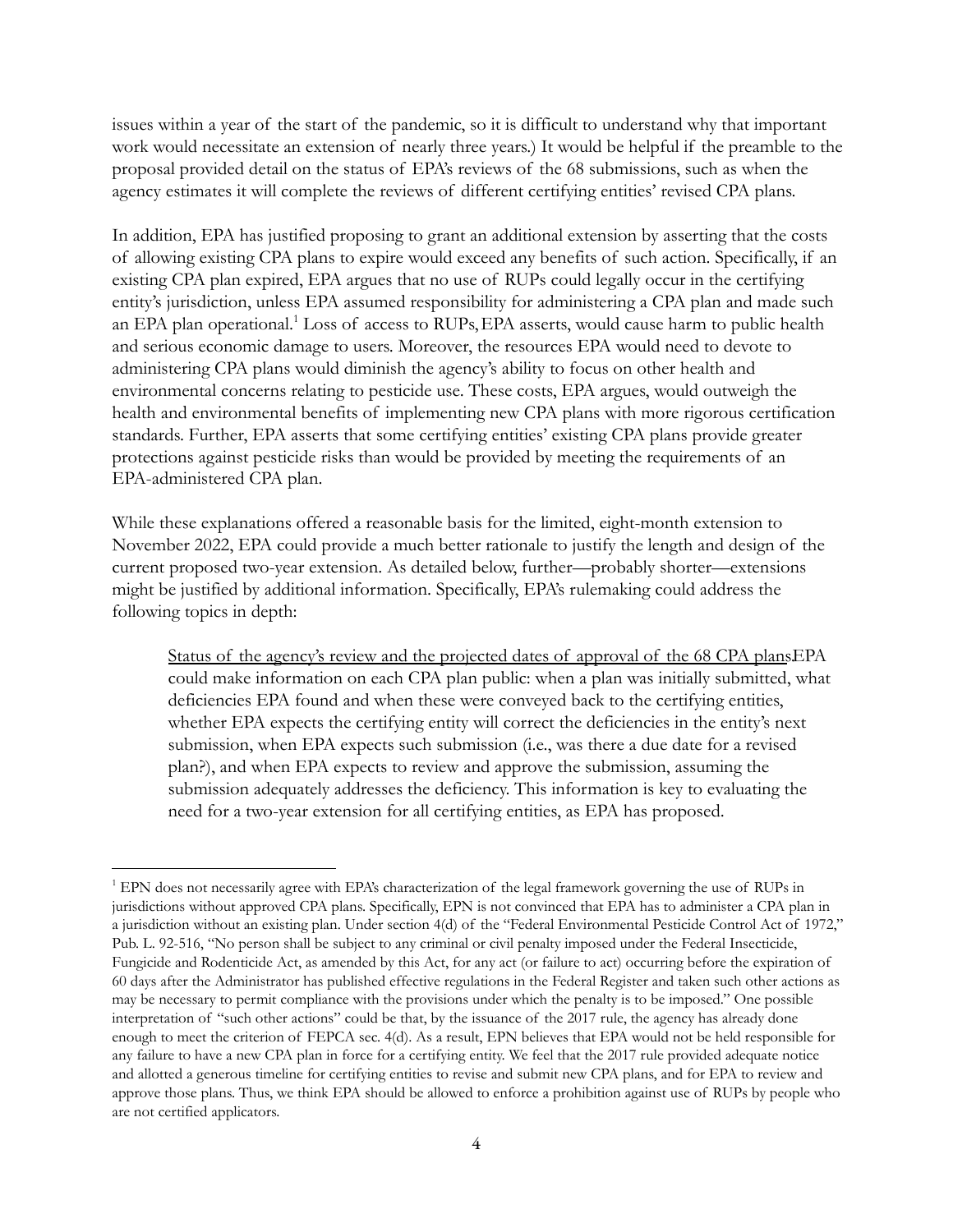EPA's Ability to Administer CPA Plans in Jurisdictions if Entities' Existing CPA Plans Expire. EPA justifies its proposal, in part, by pointing out that it has limited resources to administer CPA plans. EPA has not provided any estimate of the resources needed to administer a CPA plan or how many plans it might need to administer. This information is key to understanding an important component of EPA's rationale for its proposal.

The Extent of Harm to Public Health and Economic Activity That Would Result from the Inability to Use RUPs. EPA has not provided any details to illustrate how the inability to use RUPs would affect public health, nor has the agency shown how loss of RUPs would cause economic harm, much less harm sufficient to warrant delaying the protections expected from earlier implementation of the 2017 rule. EPA has registered in the range of 20,000 products containing over 600 different pesticide active ingredients, and there are multiple alternative methods of pest control for addressing almost every different pest control need. Examples showing the alleged necessity of using RUPs would be important to buttress a decision to extend the review and approval process.

The Extent to Which Existing CPA Plans Provide Greater Protections Against Pesticide Risks than a CPA Plan Administered by EPA. One argument in EPA's preamble supporting the proposed extension is that some of the existing CPA plans contain more stringent provisions than are required in plans by EPA's 2017 rulemaking. While this may be the case, EPA's preamble does not state how many such plans are in force in jurisdictions which will not have received EPA approval by November 2022, much less by November 2024, nor is there any description of allegedly more protective provisions in such plans. Such information would be useful to evaluate this component of EPA's rationale for its proposal.

## **Extending Existing CPA Plans for All Certifying Entities for Two Years Feels Unwise and Unnecessary**

As discussed earlier, the 2017 rule allowed certifying entities a bit more than three years to develop their initial CPA plan submissions. EPA also allowed itself two years to review, offer feedback, and eventually approve revised CPA plans. Then, EPA gave itself and certifying entities eight more months for the review process to conclude. The current nearly six-year timeline to effectuate specific, discrete revisions to CPA plans, as detailed in the 2017 rule, compares to the four-year process used to develop, review, and approve entire, completely new CPA plans following the promulgation of the 1974 rule. In our view, nearly six years should ordinarily be more than sufficient. However, we recognize the extraordinary pressures that the COVID-19 pandemic has caused and understand that some further time might be needed for some certifying entities to finish their work.

Nonetheless, a full two-year extension seems unnecessary for all of the existing CPA plans. In a February 2022 call with stakeholders, agency staff predicted that they expected to approve a substantial number of the 68 CPA plans before November 2022. If correct, this prediction would mean that many certifying entities—but, certainly not all entities—would not need an extension to their existing CPA plans. Further, this prediction, if correct, shows that it was possible for certifying entities to respond to EPA reviews and correct any deficiencies within the nearly three-year period currently allotted for the agency's review process.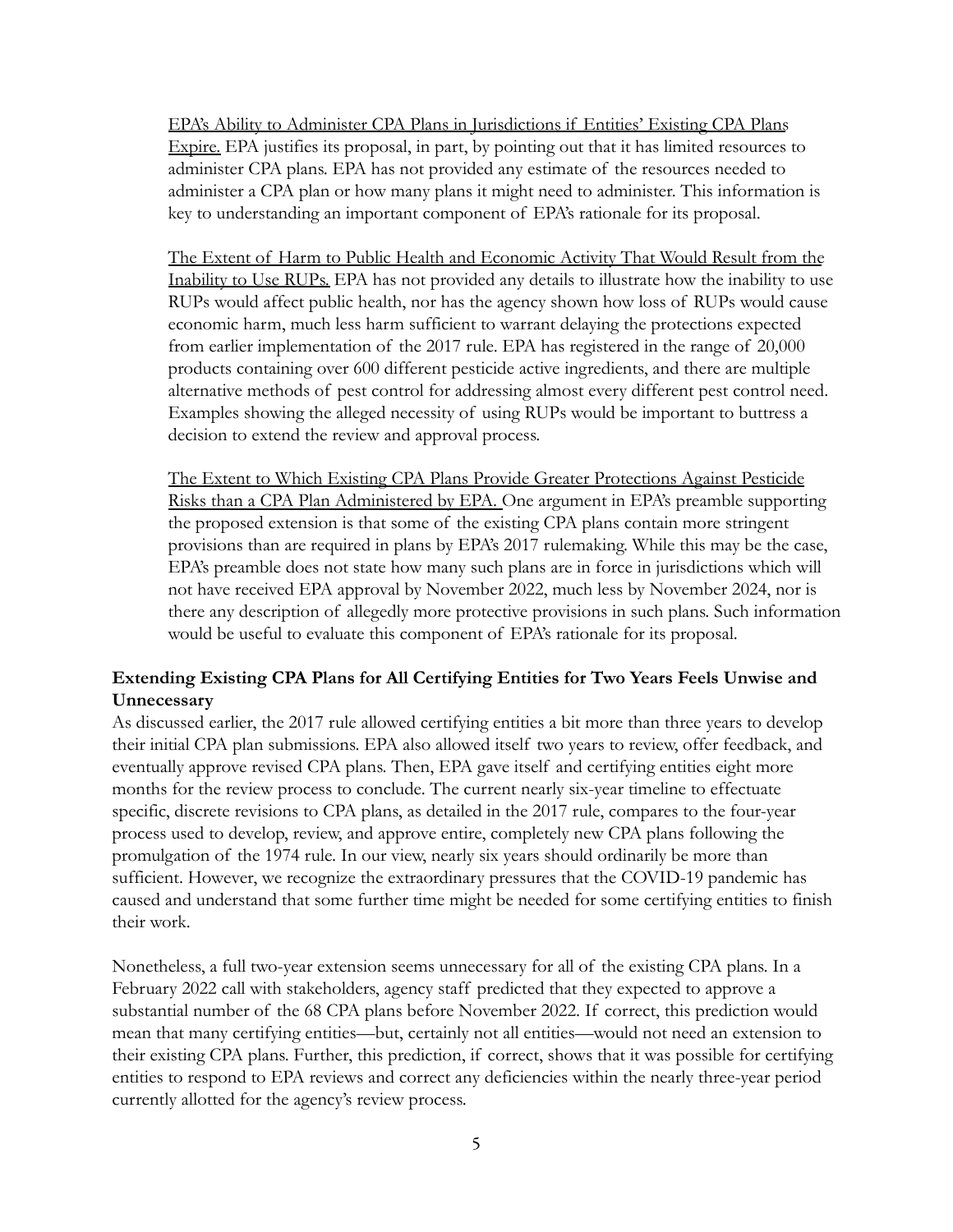Moreover, proposing a two-year extension seems unwise because it would significantly reduce entities' incentives to act expeditiously. In choosing the length of its extension, EPA should be mindful of Parkinson's Law, which is summarized as: "work expands to fill the time allotted." This obvious and widely recognized characteristic of human behavior means that the expected duration of EPA's review process will influence how certifying entities apply their resources to correcting the deficiencies noted by EPA's reviews of their CPA plan submissions. If EPA allows existing CPA plans to remain in effect until 2024, many of the certifying entities could feel a reduced sense of urgency to submit revised plans that fully address EPA's feedback and may also move more slowly to implement the required improvements to their CPA plans required by the 2017 rule.

Instead of finalizing a rule that grants a two-year extension of existing CPA plans to all certifying entities, EPA should finalize a rule that extends the existing CPA plans only for those states that legitimately need more time, and then the extension should be only for such period as each entity would reasonably need to make the necessary corrections to its submissions. EPN suggests that EPA generally give entities six months from the date of EPA's reviews to respond to deficiencies and give itself three months to review and approve the plans. If EPA takes this approach, it would, with an additional nine-month time period, allow a total of 41 months to complete the review process. That time frame should be adequate, but certainly the extension should be no more than a year beyond the current deadline.

## **EPA Could Condition Extensions on Prompt Implementation of Approved CPA Plan Elements:**

Neither the 2017 rule, the 2022 interim final rule, nor the current proposal to extend the existing CPA plans contains any provision setting a deadline for implementation of new elements of the revised plans. According to EPA, a revised plan must set out the entity's proposed implementation schedule. EPN understands that, once EPA approves a revised plan, a certifying entity will be bound by the implementation schedule in its newly approved CPA plan to put the required changes into practice, and that, as those changes are made, they will supersede the existing CPA plan.

We recommend that any final extension rule should require a certifying entity to implement new elements of its CPA plan as soon as possible. In many cases that would be before EPA approves the full plan. Once the agency has determined that a particular part of an entity's revised plan is acceptable, we see no reason why the entity cannot begin immediately to make it operational.<sup>3</sup> In fact, EPN recommends that EPA require the entity to begin implementation of an element as soon as it is accepted by the agency. For example, EPN believes that in most, if not all states, a certifying entity can quickly start to enhance the security around the administration of certification exams. Entities can require photo-identification from test takers, and they can take other steps to minimize cheating. The quicker new elements become effective, the sooner the expected benefits of the 2017 rule will be realized.

<sup>&</sup>lt;sup>2</sup> See [https://en.wikipedia.org/wiki/Parkinson%27s\\_law](https://en.wikipedia.org/wiki/Parkinson%27s_law)

<sup>&</sup>lt;sup>3</sup> EPN appreciates that some revisions to CPA plans will require statutory changes or rulemaking. EPN is recommending that the steps necessary to amend laws or promulgate regulations start as soon as EPA has accepted the part of a CPA plan that details those steps, even if EPA has not yet approved the entire plan. But even if EPA disagrees, there is no reason to delay the implementation of approved changes that do not require rulemaking or legislative action.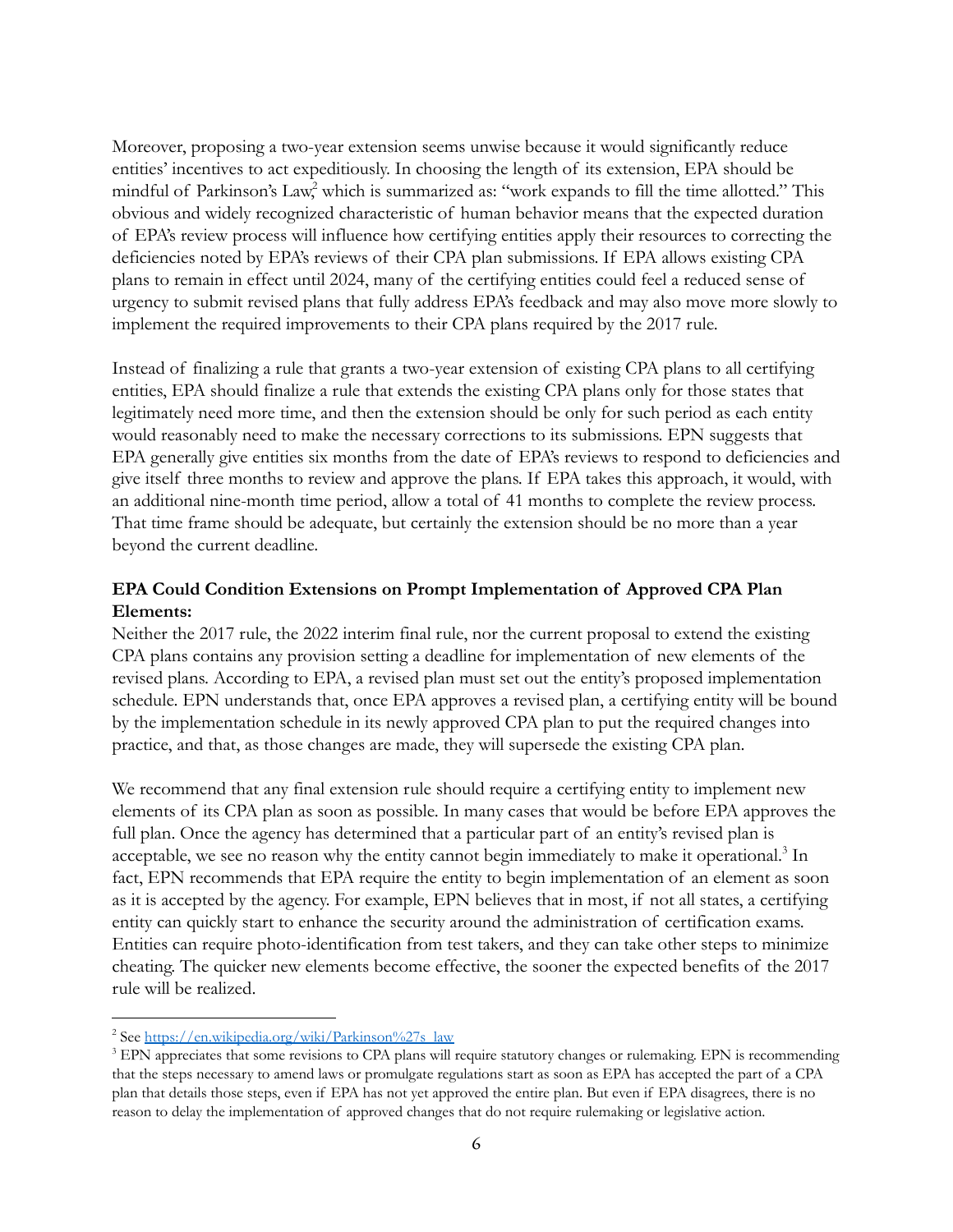# **EPA's Final Rule Could Give Options to Incentivize Certifying Entities to Complete the CPA Plan Approval Process**

Under the current and proposed rules, certifying entities do not have strong incentives to complete the CPA plan approval process. The prospect that EPA will not approve a plan and will instead administer a federally-run CPA plan clearly provides some incentive. Certifying entities and the users of RUPs would probably prefer not to have to deal with an EPA program. An EPA program would almost certainly be less convenient in many ways. But, if EPA is willing to extend existing CPA plans as long as the approval process continues, certifying entities may feel little worry about the threat of an EPA takeover of their CPA programs.

EPA could issue a final rule that gives certifying entities more compelling reasons to try to secure EPA approval of their plans as quickly as possible. For example, EPA's final rule could give itself authority to withhold or reduce FIFRA programmatic and enforcement grants from an entity if, in the agency's view, the entity is not making reasonable progress toward completion of the CPA plan approval process. EPA could also consider other ways it could incentivize entities to move expeditiously to finish the approval process.

### **EPA Could Promulgate a Rule That Directly Implements Requirements of the 2017 Rule**

The 2017 rule establishes a series of very important requirements that a certifying entity must meet if it wishes to administer a CPA plan. EPA intended that many of these requirements would directly affect the users of RUPs who wish to become certified. For example, EPA's 2017 rule prohibits an entity from issuing an applicator certification to anyone younger than 18 years old and requires that the entity prohibit anyone younger than 18 from using a RUP under the direct supervision of a certified applicator. In addition, the 2017 rule prohibits the application of a RUP by an uncertified individual under the direct supervision of a certified applicator unless the individual has received certain basic training. The 2017 rule also requires an entity to establish a renewal period of no longer than five years for applicator certifications. These requirements, however, are not self-executing. To apply to RUP users within its jurisdiction, a certifying entity must codify the requirements in statutes or regulations.

To ensure that these critical new protections become real, EPA could promulgate a rule that makes them binding on RUP users, without depending on the actions of a certifying entity. EPA could use its authority under FIFRA Section 3(d)(1)(C)(ii) to issue rules establishing additional "other regulatory restrictions" on pesticides classified for use only by certified applicators. At a minimum such a rule should prohibit the use of a RUP product by any person who is younger than 18 and prohibit use by an uncertified individual who has not received the basic training specified in the 2017 rule. EPA could also consider a rule which provides that no applicator certification shall be valid for longer than five years; in effect, such a provision would mandate the periodic renewal of applicator certifications.

#### **Concluding Remarks**

While we hope that the agency will implement our recommendations in any final rulemaking, we recognize that EPA may feel some of these recommendations should not be implemented in a final rule because they arguably would not be deemed a "logical outgrowth" of the proposal. If so, EPN